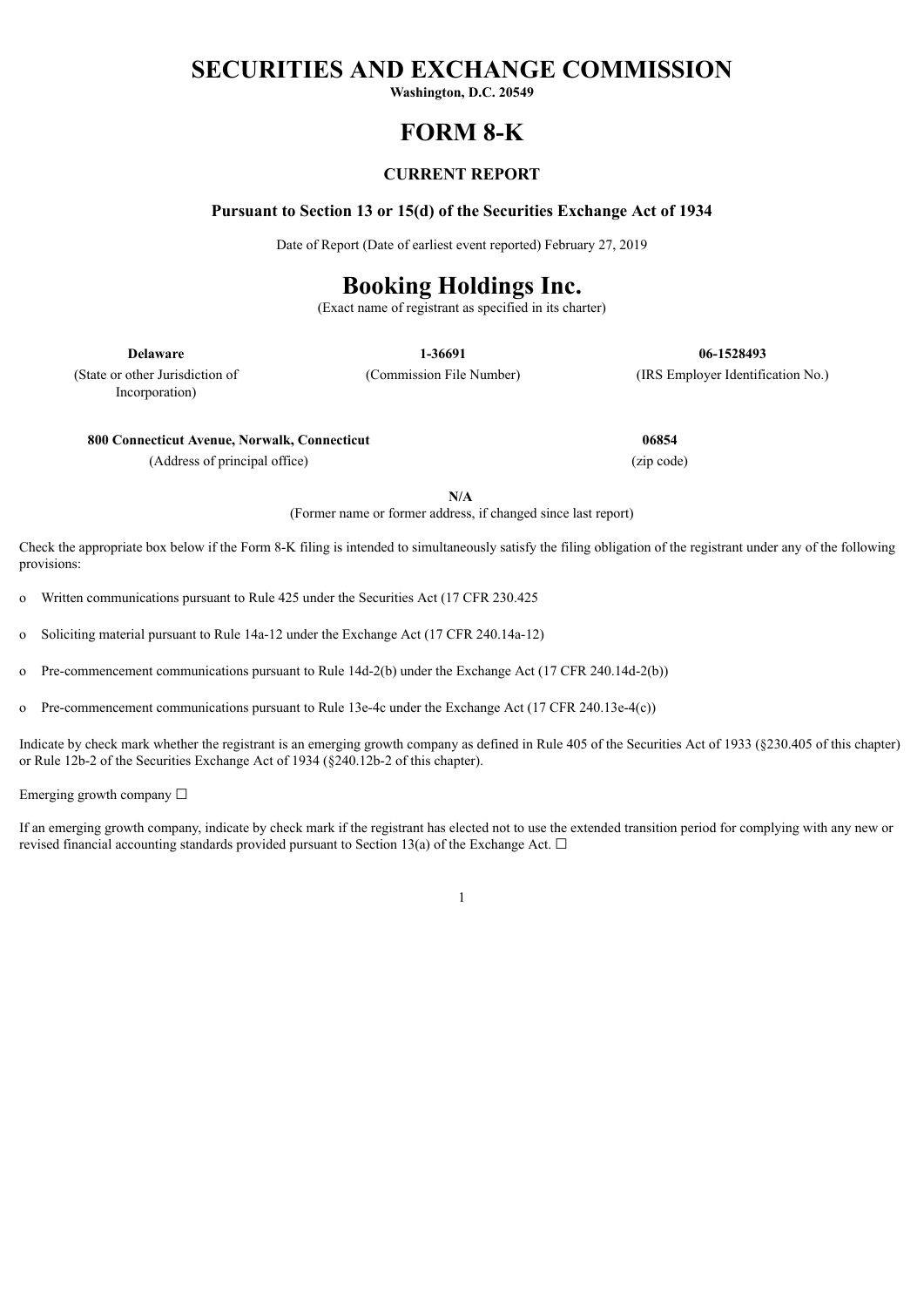#### **Item 2.02. Results of Operations and Financial Condition.**

On February 27, 2019, Booking Holdings Inc. announced its financial results for the fourth quarter and year ended December 31, 2018. The press release is attached as Exhibit 99.1 to this Current Report on Form 8-K and is incorporated herein by reference. Copies of Booking Holdings' consolidated balance sheet at December 31, 2018, consolidated statement of operations for the three and twelve months ended December 31, 2018 and consolidated statement of cash flows for the twelve months ended December 31, 2018, are included in the financial and statistical supplement attached to the press release. The consolidated balance sheet at December 31, 2018, consolidated statement of operations for the three and twelve months ended December 31, 2018 and consolidated statement of cash flows for the twelve months ended December 31, 2018 shall be treated as "filed" for purposes of the Securities Exchange Act of 1934, as amended, but all other information in the press release shall be treated as "furnished."

#### **Item 9.01. Financial Statements and Exhibits.**

#### **(d) Exhibits**

| Exhibit<br><b>Number</b> |  |  |  |  | <b>Description</b> |  |  |  |  |  |  |  |  |  |  |  |  |  |  |  |
|--------------------------|--|--|--|--|--------------------|--|--|--|--|--|--|--|--|--|--|--|--|--|--|--|
|                          |  |  |  |  |                    |  |  |  |  |  |  |  |  |  |  |  |  |  |  |  |

[<sup>99.1</sup>](#page-4-0) Press release (which includes a financial and statistical supplement and related information) issued by Booking Holdings Inc. on February 27, 2019 relating to, among other things, its fourth quarter and year ended December 31, 2018 earnings. The consolidated balance sheet at December 31, 2018 and consolidated statements of operations for three and twelve months ended December 31, 2018 and consolidated statement of cash flows for the twelve months ended December 31, 2018 shall be treated as "filed" for the purposes of the Securities and Exchange Act of 1934, as amended, and the remaining information shall be treated as "furnished".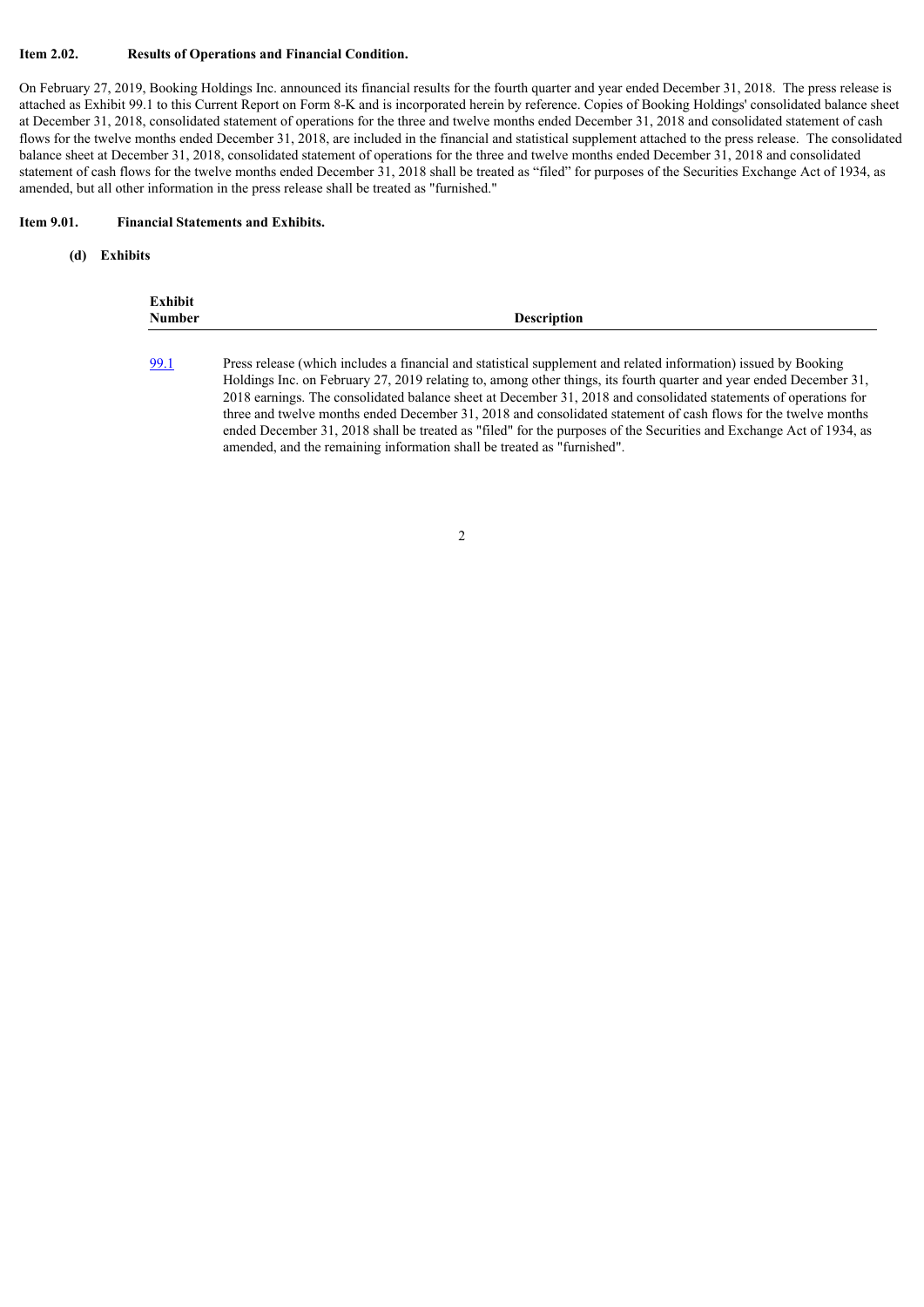## **SIGNATURES**

Pursuant to the requirements of the Securities Exchange Act of 1934, the Registrant has duly caused this report to be signed on its behalf by the undersigned hereunto duly authorized.

BOOKING HOLDINGS INC.

By: /s/ Peter J. Millones

Name: Peter J. Millones Title: Executive Vice President and General Counsel

Date: February 27, 2019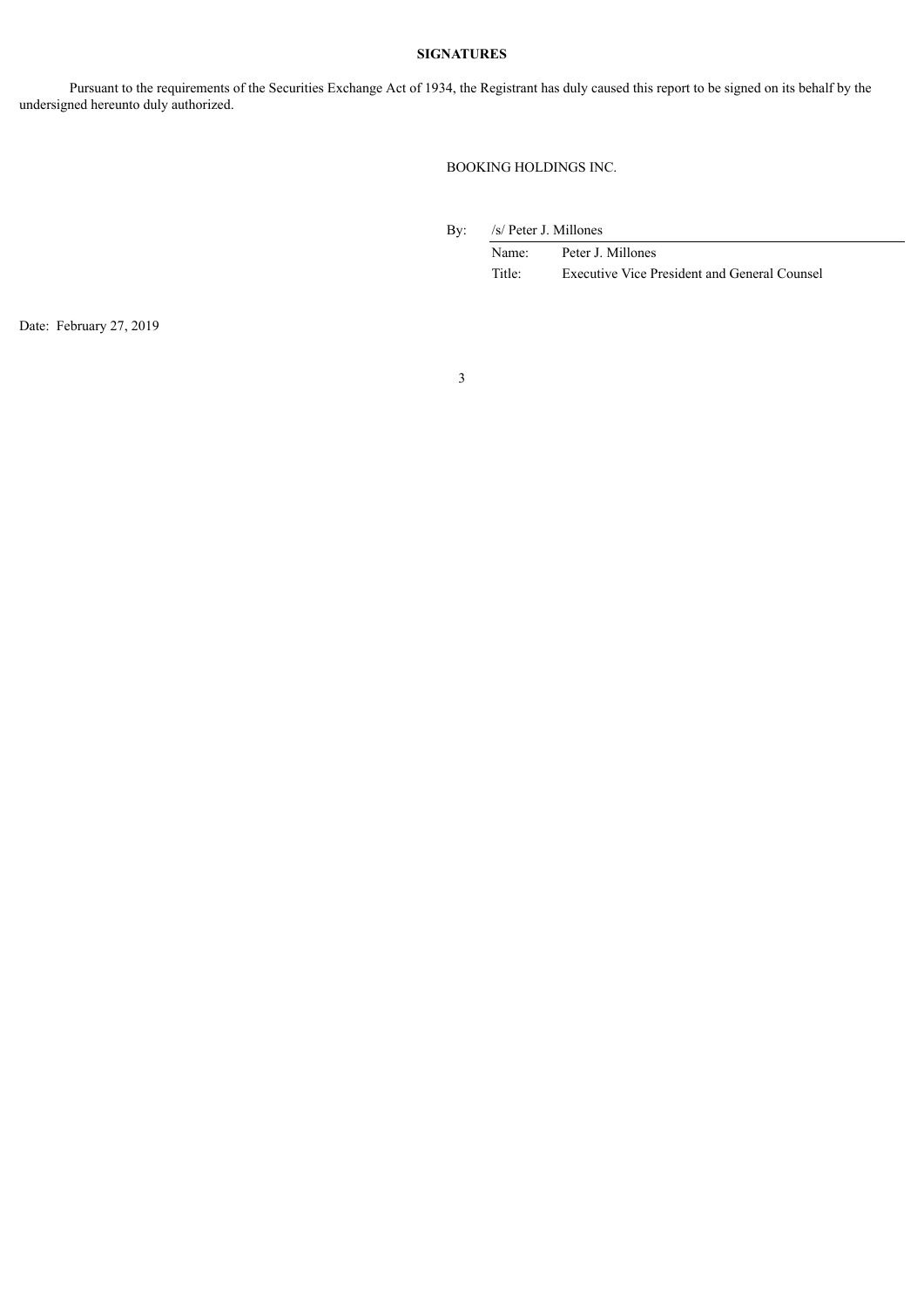| Exhibit<br>Number | Description |
|-------------------|-------------|
|                   |             |

[99.1](#page-4-0) Press release (which includes a financial and statistical supplement and related information) issued by Booking Holdings Inc. on February 27, 2019 relating to, among other things, its fourth quarter and year ended December 31, 2018 earnings.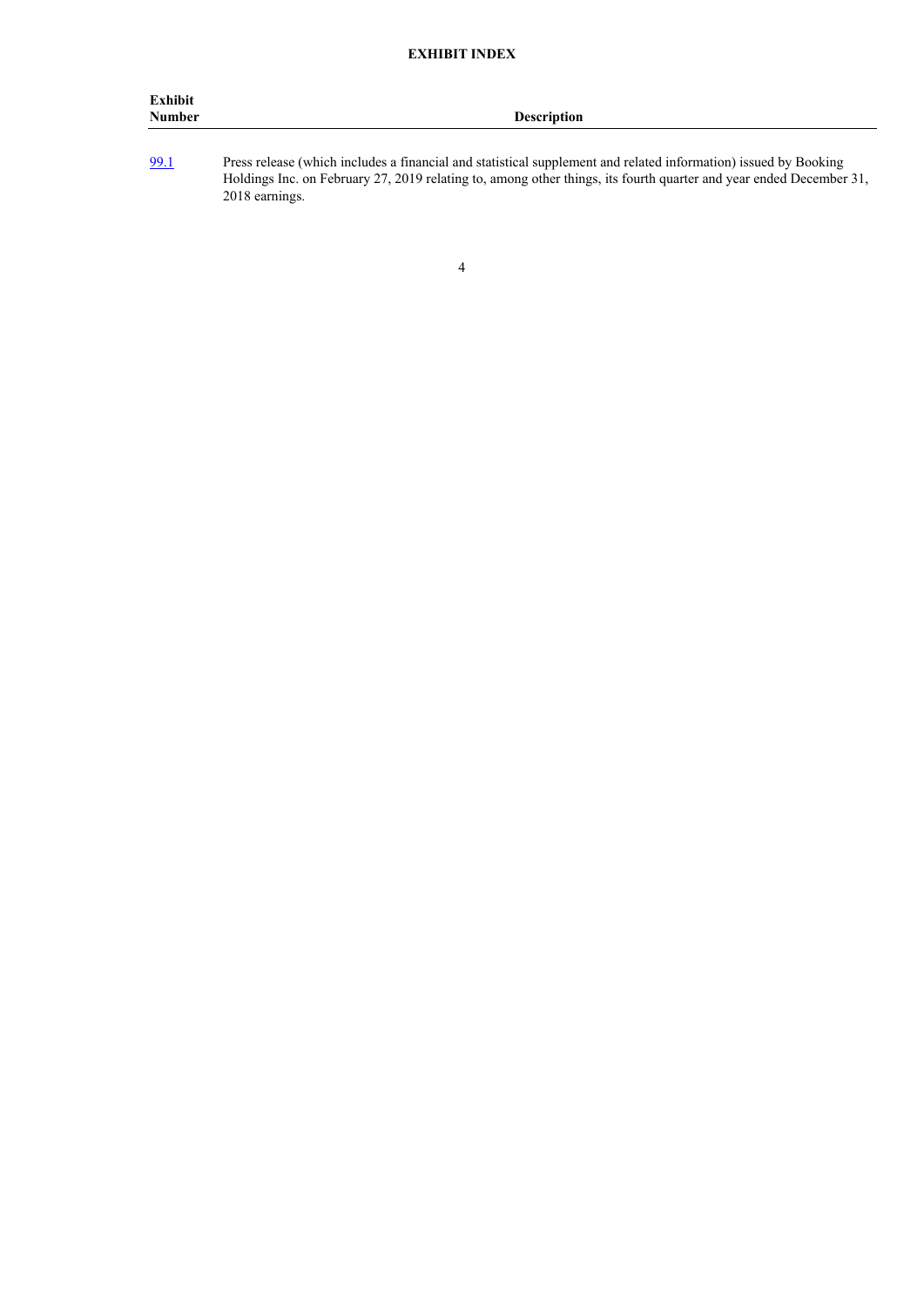<span id="page-4-0"></span>**BOOKING HOLDINGS** B. K P 3 Q 0

# **Booking Holdings Reports Financial Results for 4th Quarter and Full-Year 2018**

NORWALK, CT - February 27, 2019. . . Booking Holdings Inc. (NASDAQ: BKNG) today reported its 4<sup>th</sup> quarter and full-year 2018 financial results. Fourth quarter gross travel bookings for Booking Holdings Inc. (the "Company", "Booking Holdings," "we," "our" or "us"), which refers to the total dollar value, generally inclusive of taxes and fees, of all travel services booked by its customers, net of cancellations, were \$19.6 billion, an increase of 9% over a year ago (approximately 13% on a constant-currency basis).

Booking Holdings' total revenues for the  $4<sup>th</sup>$  quarter were \$3.2 billion, as compared to gross profit of \$2.8 billion in the  $4<sup>th</sup>$  quarter of 2017, a 16% increase from the prior year (approximately 21% on a constant-currency basis). Net income in the 4 th quarter was \$646 million, or \$13.86 per share, including before tax amounts of approximately \$474 million of net unrealized losses on marketable equity securities, pursuant to the adoption of a new accounting update effective for periods beginning after December 31, 2017, and a \$48 million income tax benefit primarily due to the one-time transitional tax on mandatory deemed repatriation of accumulated unremitted international earnings as a result of the U.S. Tax Cuts and Jobs Act ("Tax Act") enacted in December 2017.

The \$555 million, or \$11.41 net loss per share in the  $4<sup>th</sup>$  quarter of 2017 included \$1.3 billion of provisional net income tax expense recorded pursuant to the Tax Act. The provisional net income tax expense was comprised of approximately \$1.6 billion of income tax expense related to the mandatory deemed repatriation of estimated accumulated unremitted international earnings, partially offset by a net income tax benefit of approximately \$217 million related to the remeasurement of the Company's U.S. deferred income tax assets and liabilities due to the reduction of the U.S. federal statutory tax rate from 35% to 21%.

Non-GAAP net income in the 4<sup>th</sup> quarter of 2018 was \$1.0 billion, a 25% increase versus the prior year. Non-GAAP net income was \$22.49 per diluted share, a 33% increase compared to \$16.86 per diluted share a year ago. Adjusted EBITDA for the 4<sup>th</sup> quarter of 2018 was \$1.3 billion, a 17% increase versus a year ago. Non-GAAP net income and adjusted EBITDA for the 4<sup>th</sup> quarter of 2018 exclude the net unrealized losses on marketable equity securities of approximately \$474 million before tax. In addition, Non-GAAP net income for the 4<sup>th</sup> quarter of 2018 and 2017 excludes the \$48 million income tax benefit and \$1.3 billion income tax expense, respectively, related to the Tax Act, as mentioned above. The section below entitled "*Non-GAAP Financial Measures*" provides definitions and information about the use of non-GAAP financial measures in this press release, and the attached financial and statistical supplement reconciles non-GAAP financial results with Booking Holdings' financial results under GAAP.

For the full-year 2018, Booking Holdings had gross travel bookings of \$92.7 billion, a 14% increase compared to 2017 (approximately 13% on a constant-currency basis). Booking Holdings' total revenues in 2018 were \$14.5 billion, as compared to gross profit of \$12.4 billion in 2017, a 17% increase from the prior year (approximately 16% on a constant-currency basis). International operations contributed full-year revenues of \$13.0 billion, a 17% increase versus the prior year (approximately 17% on a constant-currency basis).

Non-GAAP net income for the full-year 2018 was \$4.4 billion, a 16% increase versus the prior year. Non-GAAP net income was \$92.59 per diluted share, a 20% increase compared to \$77.03 per diluted share a year ago. Adjusted EBITDA for 2018 was \$5.7 billion, an 18% increase over the prior year. Non-GAAP net income and adjusted EBITDA for the full-year 2018 exclude net unrealized losses on marketable equity securities of approximately \$367 million before tax. In addition, Non-GAAP net income for the 4<sup>th</sup> quarter of 2018 and 2017 excludes the \$48 million income tax benefit and \$1.3 billion income tax expense, respectively, related to the Tax Act, as mentioned above.

"2018 was a good year for Booking Holdings as we met many important financial and strategic goals," said Glenn Fogel, Chief Executive Officer of Booking Holdings. "In 2018, we achieved a new milestone exceeding three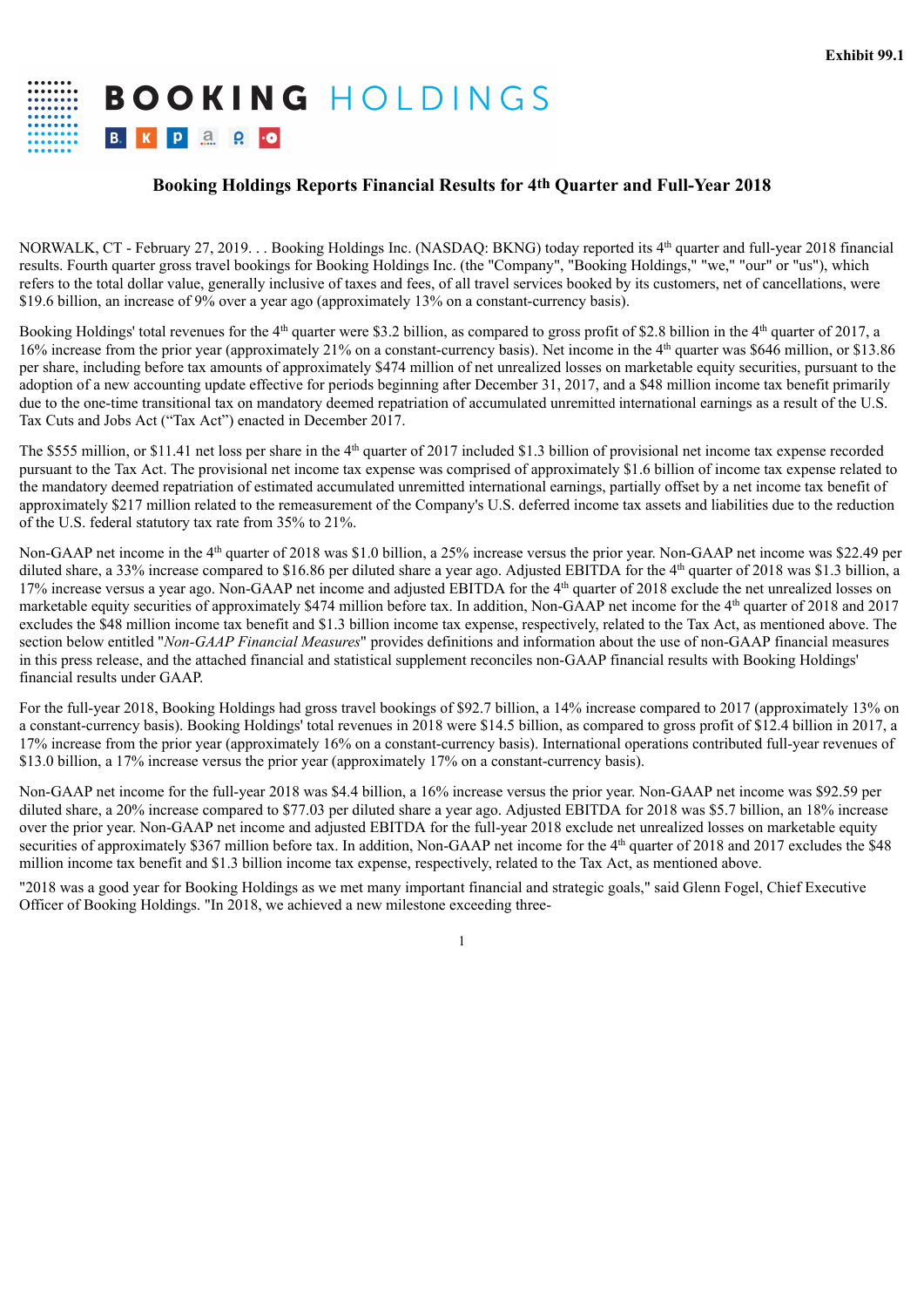quarters of a billion total booked room nights and produced strong year-over-year growth across our key financial metrics." Looking forward, Mr. Fogel said, "I am excited about the investments we are making in 2019 as we position the Company for long-term growth."

### **Current Revenue Recognition Standard**

Effective January 1, 2018, the Company adopted Accounting Standards Update 2014-09 ("Current Revenue Standard"). Under the Current Revenue Standard, the Company recognizes substantially all of its revenue at check-in, rather than at check-out, as it had in the past under the previous revenue accounting standard ("Previous Revenue Standard"). In addition, revenues from *Name Your Own Price*® transactions are now presented on a net basis, with the amounts remitted to the travel service providers reported as a reduction of merchant revenues. Therefore, the Company no longer presents cost of revenues or gross profit. Total revenues for the 4<sup>th</sup> quarter of 2018 under the Current Revenue Standard were approximately 5% higher than what gross profit for the 4<sup>th</sup> quarter of 2018 would have been if reported under the Previous Revenue Standard.

The year-over-year growth rates for 2018 compare total revenues in 2018 to gross profit in 2017. The adoption of the Current Revenue Standard, also had approximately a 5% favorable impact on the growth rate when comparing total revenues for the  $4<sup>th</sup>$  quarter of 2018 under the Current Revenue Standard to gross profit for the 4<sup>th</sup> quarter of 2017 reported under the Previous Revenue Standard.

## **Booking Holdings' guidance for the 1 st quarter and the full year of 2019**

#### **Guidance for the 1 st quarter is as follows:**

| (U.S. Dollars in millions, except per share amounts)                    | <b>Guidance Ranges</b> |         |    |       |  |  |  |
|-------------------------------------------------------------------------|------------------------|---------|----|-------|--|--|--|
| <b>Metrics</b>                                                          |                        | Low     |    | High  |  |  |  |
| Year over year growth - Room nights booked                              |                        | $6\%$   |    | 8%    |  |  |  |
| Year over year growth - Total gross travel bookings                     |                        | $(1)\%$ |    | $1\%$ |  |  |  |
| Year over year growth - Total gross travel bookings (constant currency) |                        | 5%      |    | 7%    |  |  |  |
|                                                                         |                        |         |    |       |  |  |  |
| <b>GAAP</b>                                                             |                        |         |    |       |  |  |  |
| Year over year growth - Revenue                                         |                        | $(2)\%$ |    | $-$ % |  |  |  |
| Net income <sup><math>(1)(3)</math></sup>                               | \$                     | 450     | \$ | 465   |  |  |  |
| Net income per diluted share $(2)(3)$                                   | \$                     | 9.90    | \$ | 10.20 |  |  |  |
|                                                                         |                        |         |    |       |  |  |  |
| <b>Non-GAAP</b>                                                         |                        |         |    |       |  |  |  |
| Year over year growth - Revenue                                         |                        | $(1)\%$ |    | $1\%$ |  |  |  |
| Year over year growth - Revenue (constant currency)                     |                        | $5\%$   |    | 7%    |  |  |  |
| Non-GAAP Net income $(1)$                                               | \$                     | 495     | \$ | 510   |  |  |  |
| Non-GAAP Net income per diluted share $(2)$                             | \$                     | 10.90   | \$ | 11.20 |  |  |  |
| <b>Adjusted EBITDA</b>                                                  | \$                     | 680     | \$ | 700   |  |  |  |

 $(1)$  Assumes an estimated effective tax rate for the 1<sup>st</sup> quarter of 2019 of approximately 18%.

(2) Assumes a fully diluted share count of approximately 45.6 million shares.

<sup>(3)</sup> Guidance for the 1<sup>st</sup> quarter of 2019 for GAAP net income and net income per diluted share exclude the impact of unrealized gains and losses on marketable equity securities which are not predictable.

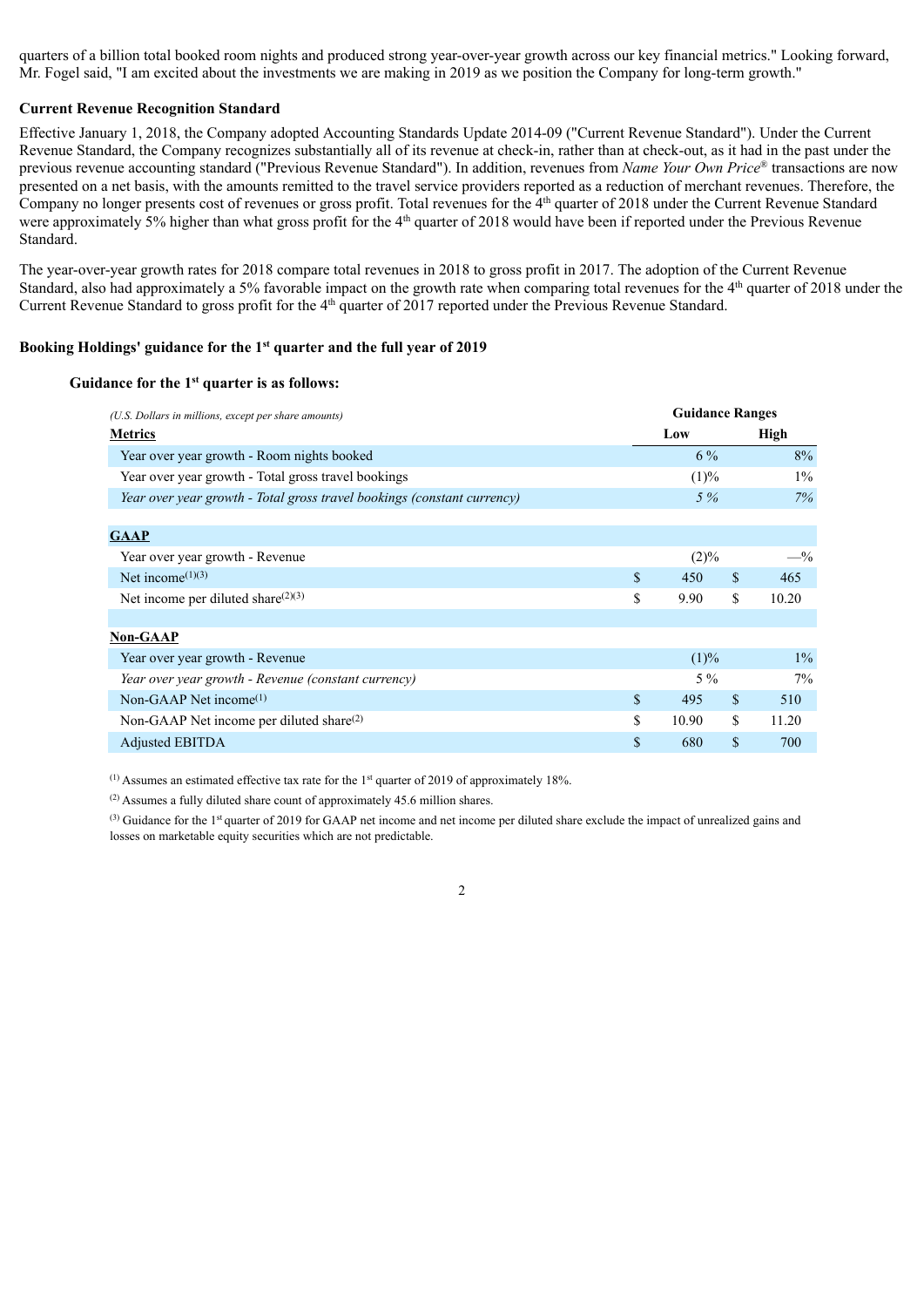Non-GAAP adjustments for amortization expense of intangible assets, non-cash interest expense related to the amortization of debt discount and the tax impact of these non-GAAP adjustments are expected to increase non-GAAP net income over GAAP net income by approximately \$45 million in the 1<sup>st</sup> quarter 2019, before considering the impact of unrealized gains or losses on marketable equity securities, which are not predictable.

Adjusted EBITDA (earnings before interest, taxes, depreciation and amortization) is comprised of GAAP net income excluding depreciation and amortization expense, interest income, interest expense, unrealized gains and losses on marketable equity securities and income tax expense. Adjusted EBITDA is estimated to be higher than GAAP net income by approximately \$230 million to \$235 million in the 1<sup>st</sup> quarter of 2019, before considering the impact of unrealized gains or losses on marketable equity securities, which are not predictable.

For the full year 2019, we currently expect our non-GAAP net income per diluted share, on a constant currency basis, to grow yearover-year in the low double digits.

A full reconciliation of non-GAAP net income guidance, adjusted EBITDA guidance and non-GAAP net income per diluted share on a constant currency basis guidance to GAAP net income and GAAP net income per diluted share is not provided because elements of the GAAP measures, such as foreign exchange rates and unrealized gains or losses on marketable equity securities, cannot be reliably predicted or estimated and could be significant. Accordingly, a full reconciliation cannot be given without unreasonable effort.

### **Non-GAAP Financial Measures**

The Consolidated Financial Statements have been prepared in accordance with accounting principles generally accepted in the United States of America ("GAAP") and include all normal and recurring adjustments that management of the Company considers necessary for a fair presentation of its financial position and operating results.

To supplement the Consolidated Financial Statements, the Company uses the following non-GAAP financial measures: Non-GAAP total revenues, adjusted EBITDA, non-GAAP net income, non-GAAP net income per share and free cash flow (net cash provided by operating activities less capital expenditures). The presentation of non-GAAP financial information should not be considered in isolation or as a substitute for, or superior to, the financial information prepared and presented in accordance with GAAP.

The Company uses non-GAAP financial measures for financial and operational decision-making and as a basis to evaluate performance and set targets for employee compensation programs. The Company believes that these non-GAAP financial measures are useful for analysts and investors to evaluate the Company's ongoing operating performance because they facilitate comparison of the Company's results for the current period and projected next-period results to those of prior periods and to those of its competitors (though other companies may calculate similar non-GAAP financial measures differently from those calculated by the Company). These non-GAAP financial measures, in particular adjusted EBITDA, non-GAAP net income and free cash flow are not intended to represent funds available for Booking Holdings' discretionary use and are not intended to represent or to be used as a substitute for operating income, net income or cash flow from operations as measured under GAAP. The items excluded from these non-GAAP measures, but included in the calculation of their closest GAAP equivalent, are significant components of the Company's consolidated statements of operations and cash flows and must be considered in performing a comprehensive assessment of overall financial performance.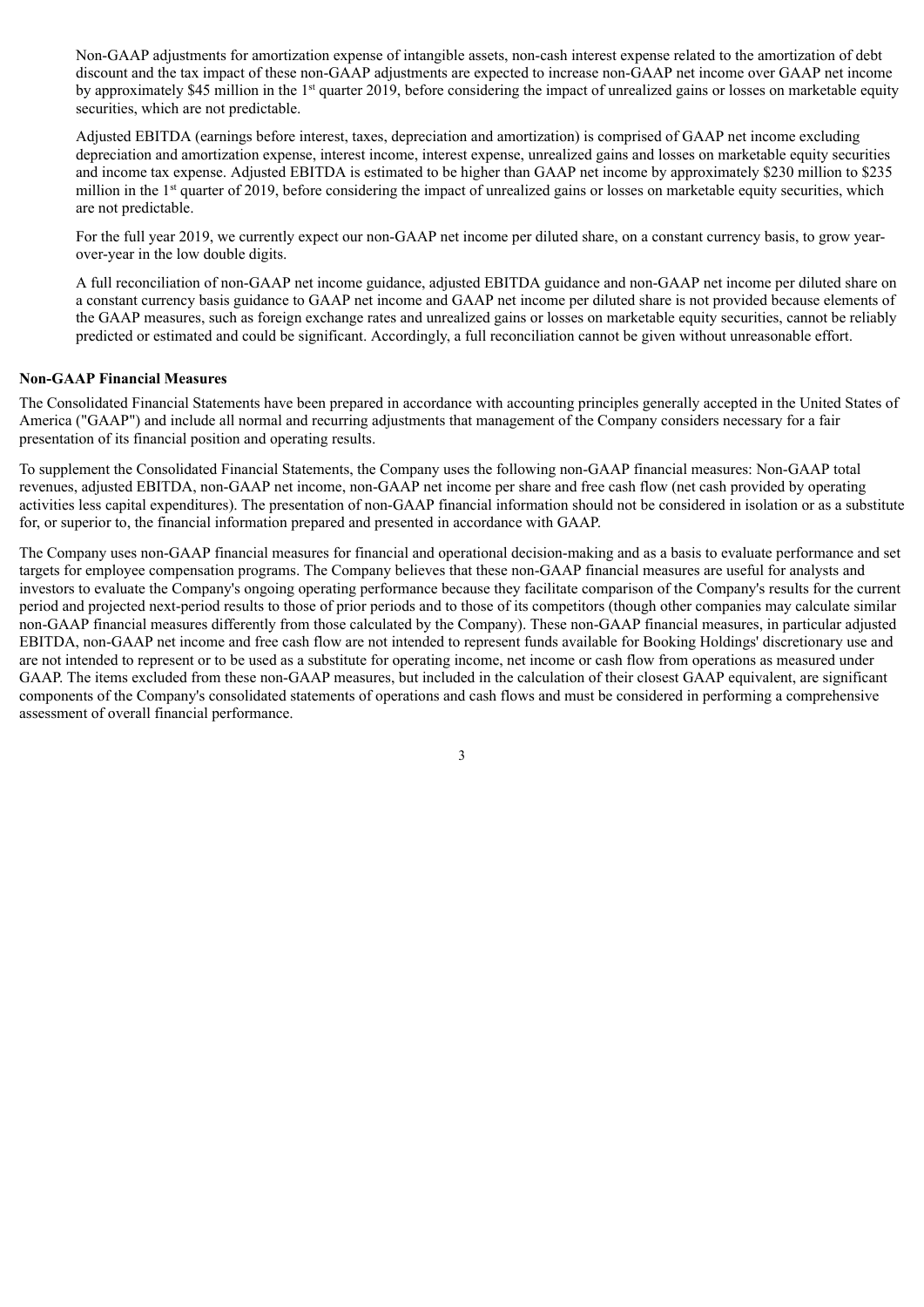Non-GAAP net income is net income with the following adjustments:

- excludes the impact, if any, of significant charges or benefits associated with judgments, rulings, settlements and/or certain adjustments related to prior periods arising from travel transaction tax (e.g., hotel occupancy taxes, excise taxes, sales taxes, etc.) proceedings or other litigation or obligations, such as net travel transaction tax-related charges of \$21 million and \$24 million, recorded in General and administrative expense in the  $4<sup>th</sup>$  quarter of 2018 and the  $3<sup>rd</sup>$  quarter of 2018, respectively, and Interest income of \$2 million recorded in the  $3<sup>rd</sup>$  quarter of 2018.
- excludes the impact of significant loyalty program adjustments, such as the favorable \$27 million adjustment to total revenues in the 1<sup>st</sup> quarter of 2018 related to changes introduced in that same quarter to OpenTable's loyalty program,
- excludes amortization expense of intangible assets,
- excludes the impact, if any, of significant charges related to the impairment of goodwill or intangible assets,
- excludes non-cash interest expense related to the amortization of debt discount and gains or losses on early extinguishment of debt, if any, related to our convertible debt,
- excludes the impact, if any, of significant gains or losses on the sale of cost-method investments and significant charges related to other-than-temporary impairments of such investments,
- excludes unrealized gains and losses on marketable equity securities, if any, which are recognized in net income (beginning in the 1st quarter of 2018).
- excludes the \$48 million income tax benefit and \$1.3 billion net income tax expense recorded in the  $4<sup>th</sup>$  quarter of 2018 and 2017, respectively, related to the Tax Act, and
- the income tax impact of the non-GAAP adjustments mentioned above.

In addition to the adjustments listed above regarding non-GAAP net income, adjusted EBITDA excludes depreciation expense, interest income, interest expense and income tax expense.

We evaluate certain operating and financial measures on both an as-reported and constant-currency basis. We calculate constant currency by converting our current-year period results for transactions recorded in currencies other than U.S. Dollars using the corresponding prior-year period monthly average exchange rates rather than the current-year period monthly average exchange rates.

The attached financial and statistical supplement includes reconciliations of our financial results under GAAP to non-GAAP financial information for the three and twelve months ended December 31, 2018 and 2017.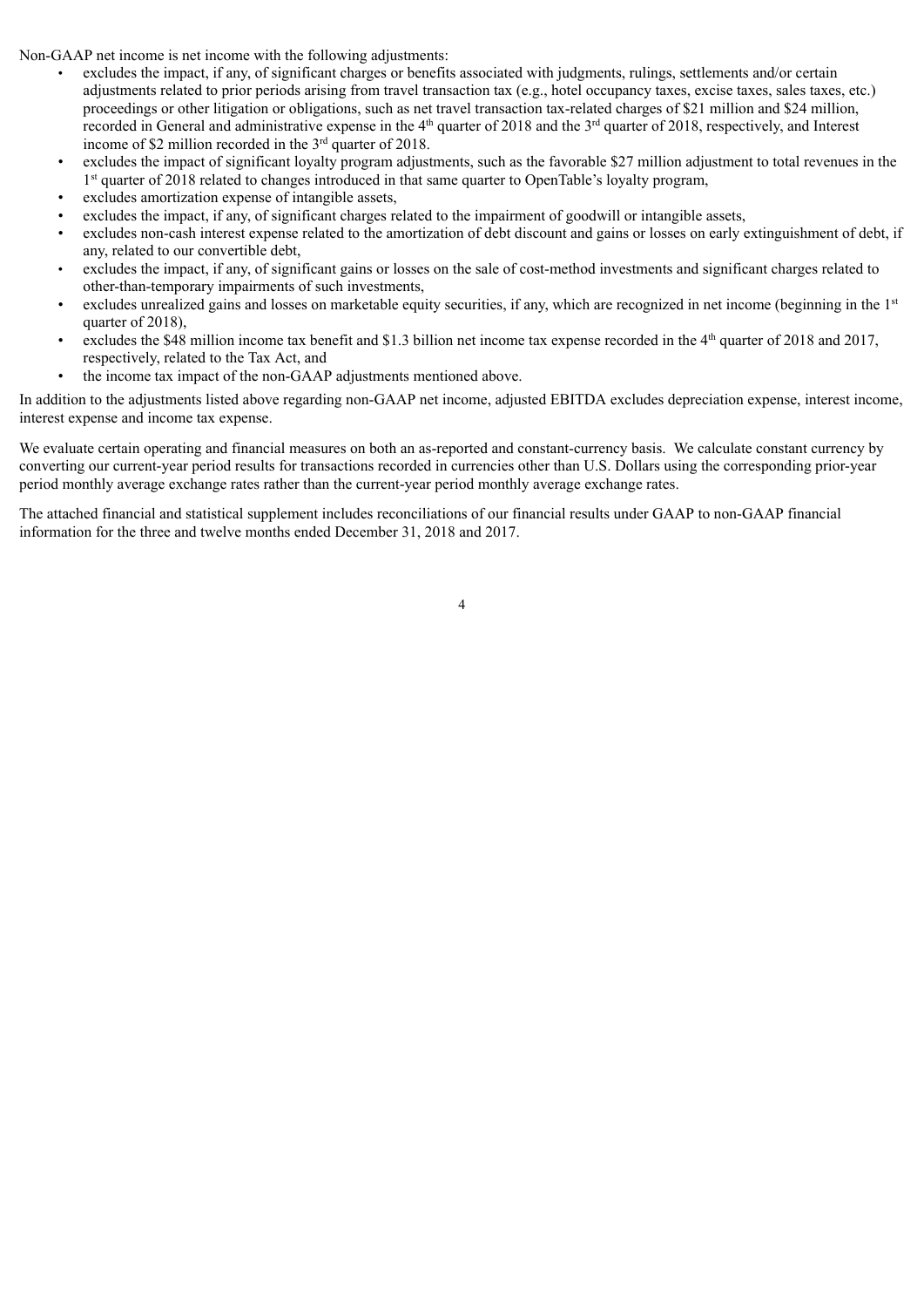## **Information About Forward-Looking Statements**

This press release contains forward-looking statements, including information providing guidance of expected future period financial performance. These forward-looking statements reflect the views of the Company's management regarding current expectations and projections about future events and are based on currently available information and current foreign currency exchange rates. These forward-looking statements are not guarantees of future performance and are subject to risks, uncertainties and assumptions that are difficult to predict; therefore, actual results may differ materially from those expressed, implied or forecasted in any such forward-looking statements. Expressions of future goals and similar expressions including, "may," "will," "should," "could," "aims," "seeks," "expects," "plans," "anticipates," "intends," "believes," "estimates," "predicts," "potential," "targets," and "continue," reflecting something other than historical fact are intended to identify forward-looking statements.

The following factors, among others, could cause the Company's actual results to differ materially from those described in the forward-looking statements:

- -- adverse changes in general market conditions for travel services, including the effects of macroeconomic conditions, terrorist attacks, natural disasters, health concerns, civil or political unrest or other events outside our control;
- -- the effects of increased competition;
- -- fluctuations in foreign exchange rates and other risks associated with doing business in multiple currencies;
- -- our ability to successfully manage our growth and expand our global business;
- -- our ability to respond to and keep up with the rapid pace of technological and market changes;
- -- our performance marketing efficiency and the general effectiveness of our marketing efforts;
- -- IT systems-related failures, data privacy risks and obligations, and/or security breaches;
- -- any change by our search and meta-search partners in how they present travel search results or conduct their auctions for search placement in a manner that is competitively disadvantageous to us;
- -- any write-downs or impairments of goodwill or intangible assets related to acquisitions or investments;
- -- adverse changes in relationships with travel service providers and restaurants;
- -- our ability to attract and retain qualified personnel; and
- -- tax, legal and regulatory risks.

For a detailed discussion of these and other factors that could cause the Company's actual results to differ materially from those described in the forward-looking statements, please refer to the Company's most recent Annual Report on Form 10-K filed with the Securities and Exchange Commission and any subsequently filed Quarterly Reports on Form 10-Q. Unless required by law, the Company undertakes no obligation to update publicly any forward-looking statements, whether as a result of new information, future events or otherwise.

#### **About Booking Holdings Inc.**

Booking Holdings (NASDAQ: BKNG) is the world leader in online travel and related services, provided to consumers and partners in over 220 countries and territories through six primary brands-Booking.com, KAYAK, priceline, agoda.com, Rentalcars.com and OpenTable. The mission of Booking Holdings is to help people experience the world.

For more information, visit **BookingHoldings.com** and follow us on Twitter @BookingHoldings.

**###**

**For Press Information**: Leslie Cafferty (203) 299-8128 leslie.cafferty@bookingholdings.com

**For Investor Relations**: Michael Noonan (203) 299-8489 michael.noonan@bookingholdings.com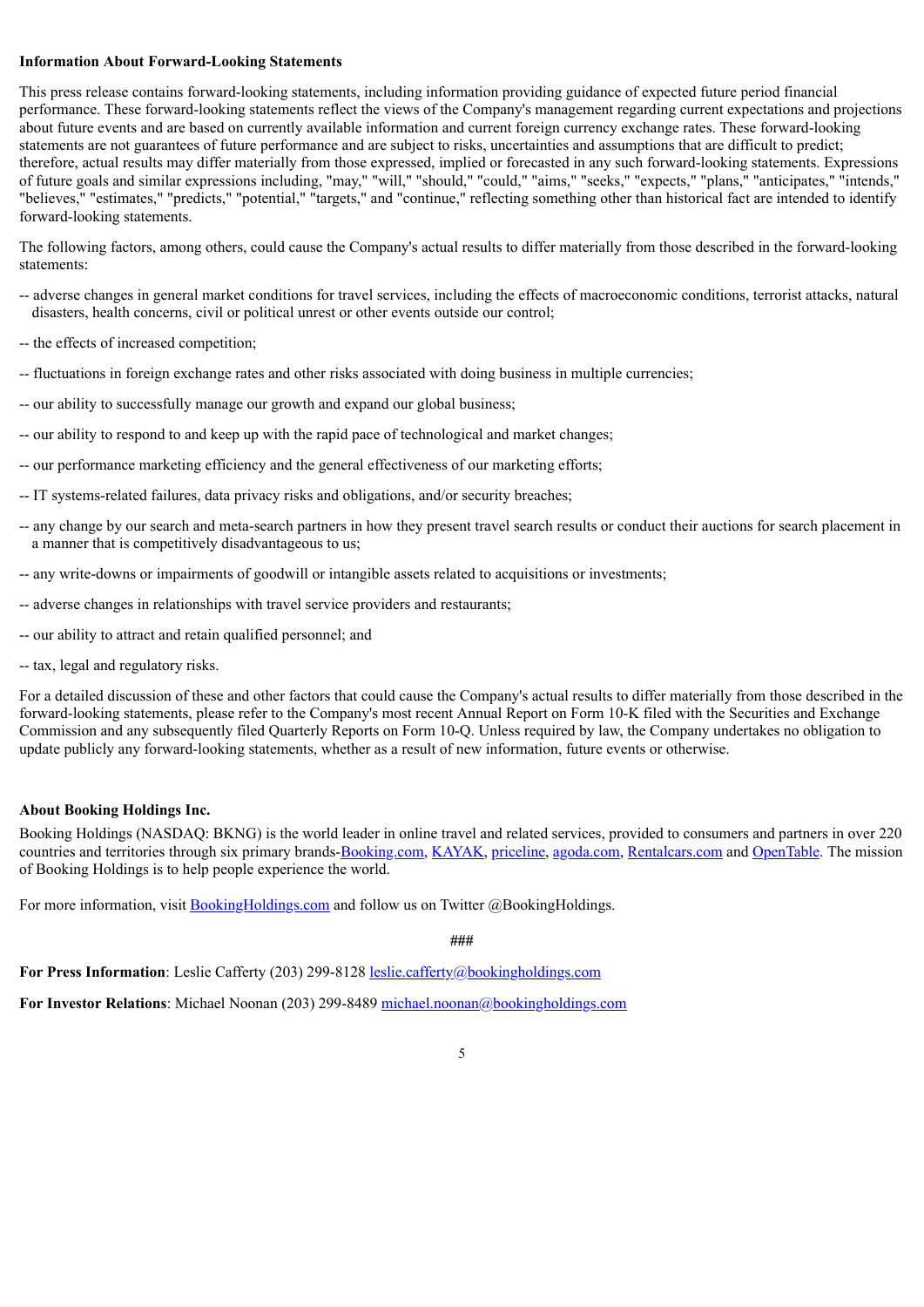#### **Booking Holdings Inc. CONSOLIDATED BALANCE SHEETS (In millions, except share and per share data)**

|                                                                                                                            |              | December 31, |                           |                |  |
|----------------------------------------------------------------------------------------------------------------------------|--------------|--------------|---------------------------|----------------|--|
|                                                                                                                            |              | 2018         |                           | 2017           |  |
| <b>ASSETS</b>                                                                                                              |              |              |                           |                |  |
| Current assets:                                                                                                            |              |              |                           |                |  |
| Cash and cash equivalents                                                                                                  | \$           | 2,624        | $\mathbb{S}$              | 2,542          |  |
| Short-term investments in marketable securities                                                                            |              | 3,660        |                           | 4,860          |  |
| Accounts receivable, net of allowance for doubtful accounts of \$61 and \$39, respectively                                 |              | 1,523        |                           | 1,218          |  |
| Prepaid expenses and other current assets                                                                                  |              | 600          |                           | 415            |  |
| Total current assets                                                                                                       |              | 8,407        |                           | 9,035          |  |
| Property and equipment, net                                                                                                |              | 656          |                           | 480            |  |
| Intangible assets, net                                                                                                     |              | 2,125        |                           | 2,177          |  |
| Goodwill                                                                                                                   |              | 2,910        |                           | 2,738          |  |
| Long-term investments                                                                                                      |              | 8,408        |                           | 10,873         |  |
| Other assets                                                                                                               |              | 181          |                           | 148            |  |
| <b>Total assets</b>                                                                                                        | $\mathbb S$  | 22,687       | $\mathbb{S}$              | 25,451         |  |
|                                                                                                                            |              |              |                           |                |  |
| <b>LIABILITIES AND STOCKHOLDERS' EQUITY</b>                                                                                |              |              |                           |                |  |
| Current liabilities:                                                                                                       |              |              |                           |                |  |
| Accounts payable                                                                                                           | \$           | 1,134        | $\boldsymbol{\mathsf{S}}$ | 668            |  |
| Accrued expenses and other current liabilities                                                                             |              | 1,399        |                           | 1,139          |  |
| Deferred merchant bookings                                                                                                 |              | 1,022        |                           | 980            |  |
| Convertible debt                                                                                                           |              |              |                           | 711            |  |
| Total current liabilities                                                                                                  |              | 3,555        |                           | 3,498          |  |
| Deferred income taxes                                                                                                      |              | 370          |                           | 481            |  |
| Long-term U.S. transition tax liability                                                                                    |              | 1,166        |                           | 1,251          |  |
| Other long-term liabilities                                                                                                |              | 162          |                           | 147            |  |
| Long-term debt                                                                                                             |              | 8,649        |                           | 8,810          |  |
| <b>Total liabilities</b>                                                                                                   |              | 13,902       |                           | 14,187         |  |
|                                                                                                                            |              |              |                           |                |  |
|                                                                                                                            |              |              |                           |                |  |
| Commitments and Contingencies                                                                                              |              |              |                           |                |  |
| Convertible debt                                                                                                           |              |              |                           | $\mathfrak{Z}$ |  |
|                                                                                                                            |              |              |                           |                |  |
| Stockholders' equity:                                                                                                      |              |              |                           |                |  |
| Common stock, \$0.008 par value, authorized 1,000,000,000 shares, 62,948,762 and 62,689,097 shares issued,<br>respectively |              |              |                           |                |  |
| Treasury stock, 17,317,126 and 14,216,819 shares, respectively                                                             |              | (14, 711)    |                           | (8,699)        |  |
| Additional paid-in capital                                                                                                 |              | 5,445        |                           | 5,783          |  |
| Retained earnings                                                                                                          |              | 18,367       |                           | 13,939         |  |
| Accumulated other comprehensive income (loss)                                                                              |              | (316)        |                           | 238            |  |
| Total stockholders' equity                                                                                                 |              | 8,785        |                           | 11,261         |  |
| Total liabilities and stockholders' equity                                                                                 | $\mathbb{S}$ | 22,687       | \$                        | 25,451         |  |
|                                                                                                                            |              |              |                           |                |  |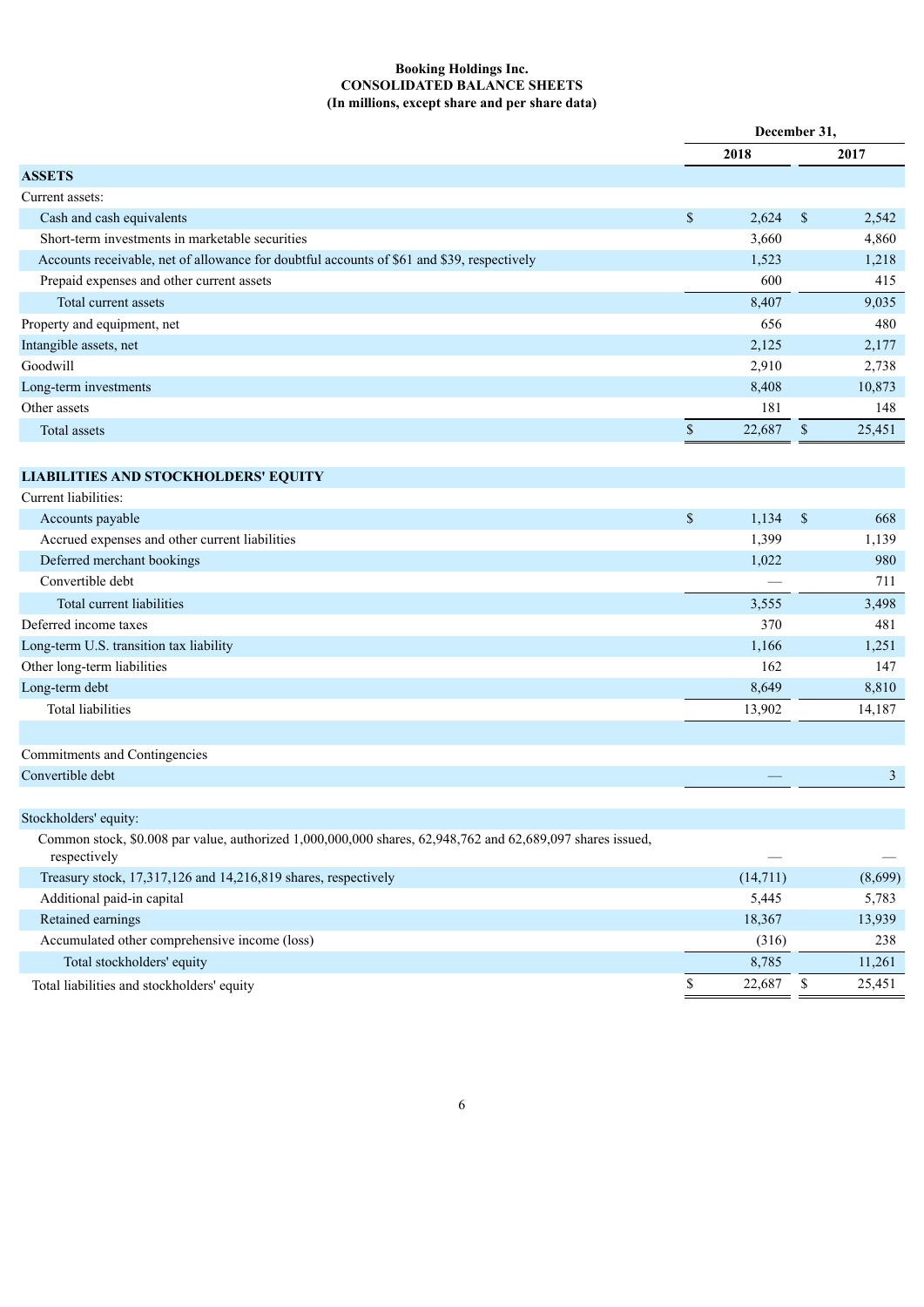### **Booking Holdings Inc. CONSOLIDATED STATEMENTS OF OPERATIONS (In millions, except share and per share data)**

|                                                                                                | <b>Three Months Ended</b><br>December 31, |        |               |         |              | <b>Year Ended</b><br>December 31, |               |        |  |  |
|------------------------------------------------------------------------------------------------|-------------------------------------------|--------|---------------|---------|--------------|-----------------------------------|---------------|--------|--|--|
|                                                                                                |                                           | 2018   |               | 2017    |              | 2018                              |               | 2017   |  |  |
| Agency revenues                                                                                | $\mathbf{\hat{S}}$                        | 2,259  | $\mathsf{\$}$ | 2,073   | $\sqrt{\ }$  | 10,480                            | $\mathsf{\$}$ | 9,714  |  |  |
| Merchant revenues                                                                              |                                           | 701    |               | 509     |              | 2,987                             |               | 2,133  |  |  |
| Advertising and other revenues                                                                 |                                           | 253    |               | 221     |              | 1,060                             |               | 834    |  |  |
| Total revenues                                                                                 |                                           | 3,213  |               | 2,803   |              | 14,527                            |               | 12,681 |  |  |
| Cost of revenues                                                                               |                                           |        |               | 40      |              |                                   |               | 242    |  |  |
| Gross profit                                                                                   |                                           |        |               | 2,763   |              |                                   |               | 12,439 |  |  |
| Operating expenses:                                                                            |                                           |        |               |         |              |                                   |               |        |  |  |
| Performance marketing                                                                          |                                           | 885    |               | 796     |              | 4,447                             |               | 4,161  |  |  |
| <b>Brand marketing</b>                                                                         |                                           | 124    |               | 98      |              | 509                               |               | 435    |  |  |
| Sales and other expenses                                                                       |                                           | 218    |               | 134     |              | 830                               |               | 517    |  |  |
| Personnel, including stock-based compensation of \$101, \$69, \$317 and \$261,<br>respectively |                                           | 484    |               | 440     |              | 2,042                             |               | 1,660  |  |  |
| General and administrative                                                                     |                                           | 194    |               | 155     |              | 699                               |               | 576    |  |  |
| Information technology                                                                         |                                           | 56     |               | 56      |              | 233                               |               | 189    |  |  |
| Depreciation and amortization                                                                  |                                           | 109    |               | 98      |              | 426                               |               | 363    |  |  |
| Total operating expenses                                                                       |                                           | 2,070  |               | 1,777   |              | 9,186                             |               | 7,901  |  |  |
| Operating income                                                                               |                                           | 1,143  |               | 986     |              | 5,341                             |               | 4,538  |  |  |
| Other income (expense):                                                                        |                                           |        |               |         |              |                                   |               |        |  |  |
| Interest income                                                                                |                                           | 46     |               | 47      |              | 187                               |               | 157    |  |  |
| Interest expense                                                                               |                                           | (66)   |               | (71)    |              | (269)                             |               | (254)  |  |  |
| Net unrealized losses on marketable equity securities                                          |                                           | (474)  |               |         |              | (367)                             |               |        |  |  |
| Impairment of investments                                                                      |                                           |        |               | (8)     |              |                                   |               | (8)    |  |  |
| Foreign currency transactions and other                                                        |                                           | (17)   |               | (12)    |              | (57)                              |               | (34)   |  |  |
| Total other expense                                                                            |                                           | (511)  |               | (44)    |              | (506)                             |               | (139)  |  |  |
| Earnings before income taxes                                                                   |                                           | 632    |               | 942     |              | 4,835                             |               | 4,399  |  |  |
| Income tax (benefit) expense                                                                   |                                           | (14)   |               | 1,497   |              | 837                               |               | 2,058  |  |  |
| Net income (loss)                                                                              | $\mathbb S$                               | 646    | \$            | (555)   | \$           | 3,998                             | $\$$          | 2,341  |  |  |
| Net income (loss) applicable to common stockholders per basic common share                     | $\mathbb S$                               | 14.00  | $\$$          | (11.41) | $\mathbb{S}$ | 84.26                             | $\$$          | 47.78  |  |  |
| Weighted-average number of basic common shares outstanding (in 000's)                          |                                           | 46,136 |               | 48,679  |              | 47,446                            |               | 48,994 |  |  |
| Net income (loss) applicable to common stockholders per diluted common share                   | $\mathbb S$                               | 13.86  | $\$$          | (11.41) | $\mathbb{S}$ | 83.26                             | $\$$          | 46.86  |  |  |
| Weighted-average number of diluted common shares outstanding (in 000's)                        |                                           | 46,589 |               | 48,679  |              | 48,017                            |               | 49,954 |  |  |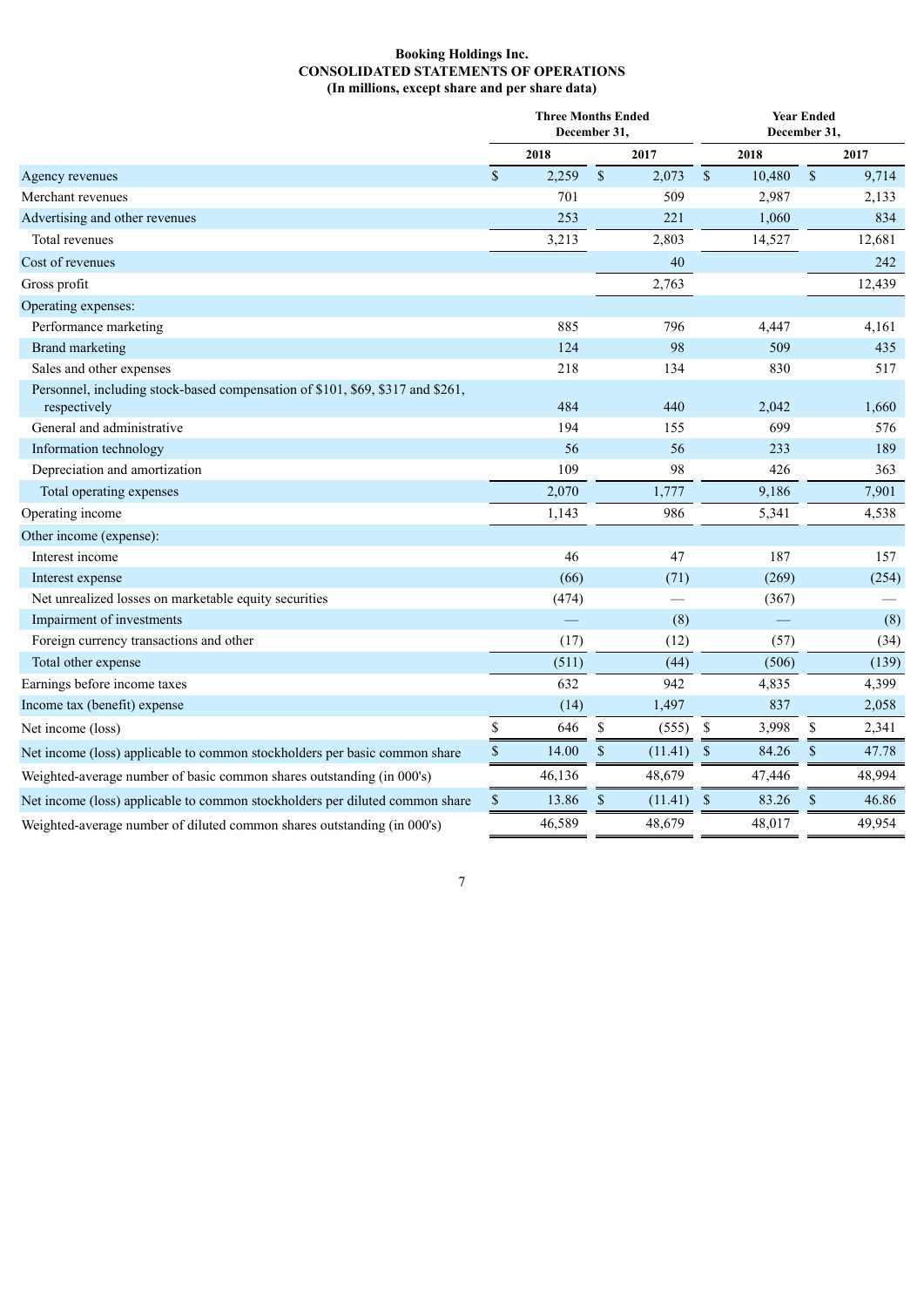### **Booking Holdings Inc. CONSOLIDATED STATEMENTS OF CASH FLOWS (In millions)**

|                                                                                               |                | Year Ended December 31, |                |      |          |  |
|-----------------------------------------------------------------------------------------------|----------------|-------------------------|----------------|------|----------|--|
|                                                                                               | 2018           |                         | 2017           |      | 2016     |  |
| <b>OPERATING ACTIVITIES:</b>                                                                  |                |                         |                |      |          |  |
| Net income                                                                                    | \$<br>3,998    | \$                      | 2,341          | \$   | 2,135    |  |
| Adjustments to reconcile net income to net cash provided by operating activities:             |                |                         |                |      |          |  |
| Depreciation                                                                                  | 248            |                         | 187            |      | 140      |  |
| Amortization                                                                                  | 178            |                         | 176            |      | 169      |  |
| Provision for uncollectible accounts                                                          | 163            |                         | 62             |      | 46       |  |
| Deferred income tax benefit                                                                   | (150)          |                         | (32)           |      | (112)    |  |
| Net unrealized losses on marketable equity securities                                         | 367            |                         |                |      |          |  |
| Stock-based compensation expense and other stock-based payments                               | 331            |                         | 261            |      | 250      |  |
| Amortization of debt issuance costs                                                           | $\overline{7}$ |                         | 9              |      | 8        |  |
| Amortization of debt discount                                                                 | 52             |                         | 70             |      | 69       |  |
| Loss on early extinguishment of debt                                                          |                |                         | $\overline{2}$ |      |          |  |
| Impairment of goodwill                                                                        |                |                         |                |      | 941      |  |
| Impairment of investments                                                                     |                |                         | 8              |      | 63       |  |
| Excess tax benefits on stock-based awards and other equity deductions                         |                |                         |                |      | 61       |  |
| Contingent consideration fair value adjustment                                                | 19             |                         |                |      |          |  |
| Changes in assets and liabilities, net of effects of acquisitions:                            |                |                         |                |      |          |  |
| Accounts receivable                                                                           | (319)          |                         | (270)          |      | (284)    |  |
| Prepaid expenses and other current assets                                                     | (201)          |                         | (124)          |      | 5        |  |
| Accounts payable, accrued expenses and other current liabilities                              | 635            |                         | 687            |      | 514      |  |
| Long-term U.S. transition tax liability                                                       | 40             |                         | 1,251          |      |          |  |
| Other long-term assets and liabilities                                                        | (30)           |                         | 34             |      | (21)     |  |
| Net cash provided by operating activities                                                     | 5,338          |                         | 4,662          |      | 3,984    |  |
| <b>INVESTING ACTIVITIES:</b>                                                                  |                |                         |                |      |          |  |
| Purchase of investments                                                                       | (2,686)        |                         | (6,941)        |      | (6,748)  |  |
| Proceeds from sale of investments                                                             | 5,616          |                         | 3,580          |      | 3,684    |  |
| Additions to property and equipment                                                           | (442)          |                         | (288)          |      | (220)    |  |
| Acquisitions and other investments, net of cash acquired                                      | (273)          |                         | (553)          |      | (1)      |  |
| Acquisition of land-use rights                                                                |                |                         |                |      | (48)     |  |
| Net cash provided by (used in) investing activities                                           | 2,215          |                         | (4,202)        |      | (3, 333) |  |
|                                                                                               |                |                         |                |      |          |  |
| FINANCING ACTIVITIES:                                                                         |                |                         |                |      |          |  |
| Proceeds from short-term borrowing                                                            | 25             |                         |                |      |          |  |
| Proceeds from the issuance of long-term debt                                                  |                |                         | 2,045          |      | 995      |  |
| Payments for conversion of senior notes                                                       | (1, 487)       |                         | (286)          |      |          |  |
| Repayment of debt                                                                             |                |                         | (15)           |      |          |  |
| Payments for repurchase of common stock                                                       | (5,971)        |                         | (1,828)        |      | (1,012)  |  |
| Proceeds from exercise of stock options                                                       | $\overline{2}$ |                         | 5              |      | 16       |  |
| Net cash used in financing activities                                                         | (7, 431)       |                         | (79)           |      | (1)      |  |
| Effect of exchange rate changes on cash, cash equivalents and restricted cash and cash        | (40)           |                         | 100            |      |          |  |
| equivalents                                                                                   | 82             |                         |                |      | (46)     |  |
| Net increase in cash, cash equivalents and restricted cash and cash equivalents               |                |                         | 481            |      | 604      |  |
| Total cash and cash equivalents and restricted cash and cash equivalents, beginning of period | 2,563          |                         | 2,082          |      | 1,478    |  |
| Total cash and cash equivalents and restricted cash and cash equivalent, end of period        | \$<br>2,645    | \$                      | 2,563          | \$   | 2,082    |  |
| SUPPLEMENTAL CASH FLOW INFORMATION:                                                           |                |                         |                |      |          |  |
| Cash paid during the period for income taxes                                                  | \$<br>1,169    | $\$$                    | 702            | $\$$ | 637      |  |
| Cash paid during the period for interest                                                      | \$<br>219      | \$                      | 155            | \$   | 126      |  |
| Non-cash operating and financing activity for an acquisition                                  | \$<br>51       | \$                      |                | \$   |          |  |
| Non-cash investing and financing activity for an acquisition                                  | \$<br>59       | \$                      |                | \$   |          |  |
|                                                                                               |                |                         |                |      |          |  |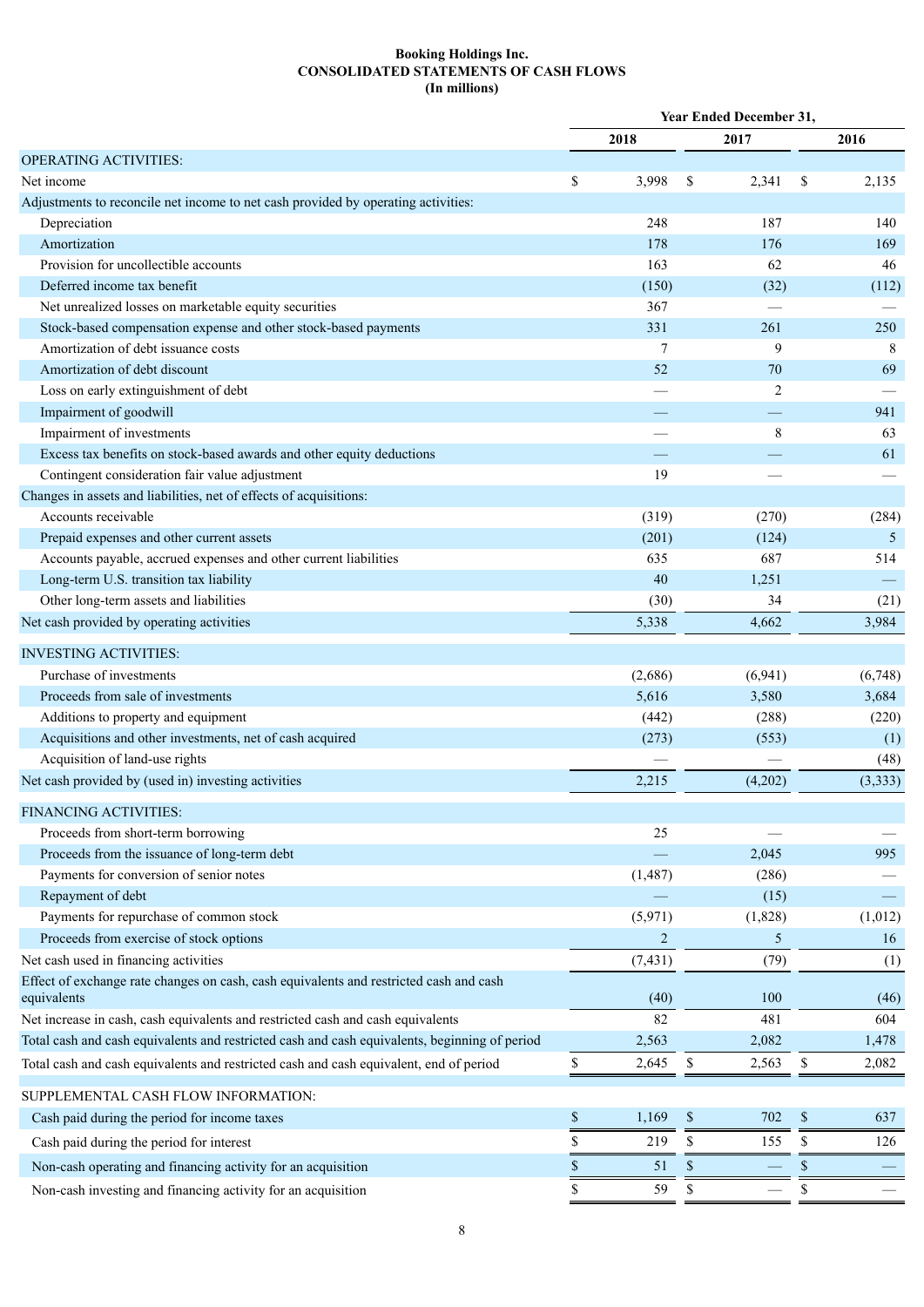#### **Booking Holdings Inc. UNAUDITED RECONCILIATION OF GAAP TO NON-GAAP FINANCIAL INFORMATION (In millions, except share and per share data) (1)**

| <b>RECONCILIATION OF TOTAL REVENUES / GROSS PROFIT TO NON-</b><br><b>GAAP TOTAL REVENUES / GROSS PROFIT</b> |   | <b>Three Months Ended</b><br>December 31. |       | Year Ended<br>December 31. |        |  |        |  |
|-------------------------------------------------------------------------------------------------------------|---|-------------------------------------------|-------|----------------------------|--------|--|--------|--|
|                                                                                                             |   | 2018                                      | 2017  |                            | 2018   |  | 2017   |  |
| <b>Total Revenues/Gross Profit</b>                                                                          | S | 3.213                                     | 2.763 |                            | 14.527 |  | 12.439 |  |
| Adjustment to loyalty program liability<br>(a)                                                              |   |                                           |       |                            | (27)   |  |        |  |
| Non-GAAP Total Revenues/Gross Profit                                                                        |   | 3,213                                     | 2.763 |                            | 14.500 |  | 12.439 |  |

|     | <b>RECONCILIATION OF NET INCOME TO ADJUSTED EBITDA</b>         |      | <b>Three Months Ended</b><br>December 31, |              |       | <b>Year Ended</b><br>December 31, |       |              |                |  |  |
|-----|----------------------------------------------------------------|------|-------------------------------------------|--------------|-------|-----------------------------------|-------|--------------|----------------|--|--|
|     |                                                                | 2018 |                                           |              | 2017  |                                   | 2018  |              | 2017           |  |  |
|     | Net income (loss)                                              | S.   | 646                                       | $\mathbb{S}$ | (555) | <sup>\$</sup>                     | 3,998 | $\mathbf S$  | 2,341          |  |  |
| (a) | Adjustment to loyalty program liability                        |      |                                           |              |       |                                   | (27)  |              |                |  |  |
| (b) | Net travel transaction tax charge (benefit)                    |      | 21                                        |              | (12)  |                                   | 45    |              | (12)           |  |  |
| (c) | Litigation settlement                                          |      |                                           |              | 19    |                                   |       |              | 19             |  |  |
| (d) | Depreciation and amortization                                  |      | 109                                       |              | 98    |                                   | 426   |              | 363            |  |  |
| (d) | Interest income                                                |      | (46)                                      |              | (47)  |                                   | (187) |              | (157)          |  |  |
| (d) | Interest expense                                               |      | 66                                        |              | 71    |                                   | 269   |              | 254            |  |  |
| (e) | Net unrealized losses on marketable equity securities          |      | 474                                       |              |       |                                   | 367   |              |                |  |  |
| (f) | Loss on early extinguishment of debt                           |      |                                           |              |       |                                   |       |              | $\overline{2}$ |  |  |
| (d) | Income tax expense                                             |      | (14)                                      |              | 1,497 |                                   | 837   |              | 2,058          |  |  |
|     |                                                                |      |                                           |              |       |                                   |       |              |                |  |  |
|     | Adjusted EBITDA                                                |      | 1,257                                     | $\mathbf{s}$ | 1,071 | \$                                | 5,729 | $\mathbf{s}$ | 4,867          |  |  |
|     | Adjusted EBITDA as a % of Non-GAAP Total Revenues/Gross Profit |      | 39.1%                                     |              | 38.8% |                                   | 39.5% |              | 39.1%          |  |  |

|     | RECONCILIATION OF NET INCOME TO NON-GAAP NET INCOME AND<br>NON-GAAP NET INCOME PER DILUTED COMMON SHARE |               | <b>Three Months Ended</b><br>December 31, |              |        | <b>Year Ended</b><br>December 31, |        |              |        |  |
|-----|---------------------------------------------------------------------------------------------------------|---------------|-------------------------------------------|--------------|--------|-----------------------------------|--------|--------------|--------|--|
|     |                                                                                                         |               | 2018                                      | 2017         |        |                                   | 2018   |              | 2017   |  |
|     | Net income (loss)                                                                                       | <sup>\$</sup> | 646                                       | $\mathbb{S}$ | (555)  | $\mathbf S$                       | 3,998  | <sup>S</sup> | 2,341  |  |
| (a) | Adjustment to loyalty program liability                                                                 |               |                                           |              |        |                                   | (27)   |              |        |  |
| (b) | Net travel transaction tax charge (benefit)                                                             |               | 21                                        |              | (12)   |                                   | 45     |              | (12)   |  |
| (c) | Litigation settlement                                                                                   |               |                                           |              | 19     |                                   |        |              | 19     |  |
| (g) | Amortization of intangible assets                                                                       |               | 42                                        |              | 46     |                                   | 178    |              | 176    |  |
| (f) | Debt discount amortization related to convertible debt                                                  |               | 11                                        |              | 16     |                                   | 47     |              | 65     |  |
| (b) | Interest income                                                                                         |               |                                           |              |        |                                   | (2)    |              |        |  |
| (e) | Net unrealized losses on marketable equity securities                                                   |               | 474                                       |              |        |                                   | 367    |              |        |  |
| (f) | Loss on early extinguishment of debt                                                                    |               |                                           |              |        |                                   |        |              | 2      |  |
| (h) | Provisional net income tax impact of the Tax Act                                                        |               | (48)                                      |              | 1,346  |                                   | (48)   |              | 1,346  |  |
| (i) | Tax impact of Non-GAAP adjustments                                                                      |               | (99)                                      |              | (25)   |                                   | (111)  |              | (89)   |  |
|     | Non-GAAP Net income                                                                                     |               | 1,048                                     | \$           | 836    | S                                 | 4,446  | S            | 3,848  |  |
|     | GAAP weighted-average number of diluted common shares outstanding ('000)                                |               | 46,589                                    |              | 49,569 |                                   | 48,017 |              | 49,954 |  |
|     | Non-GAAP Net income per diluted common share                                                            | \$            | 22.49                                     | S            | 16.86  | \$                                | 92.59  | S            | 77.03  |  |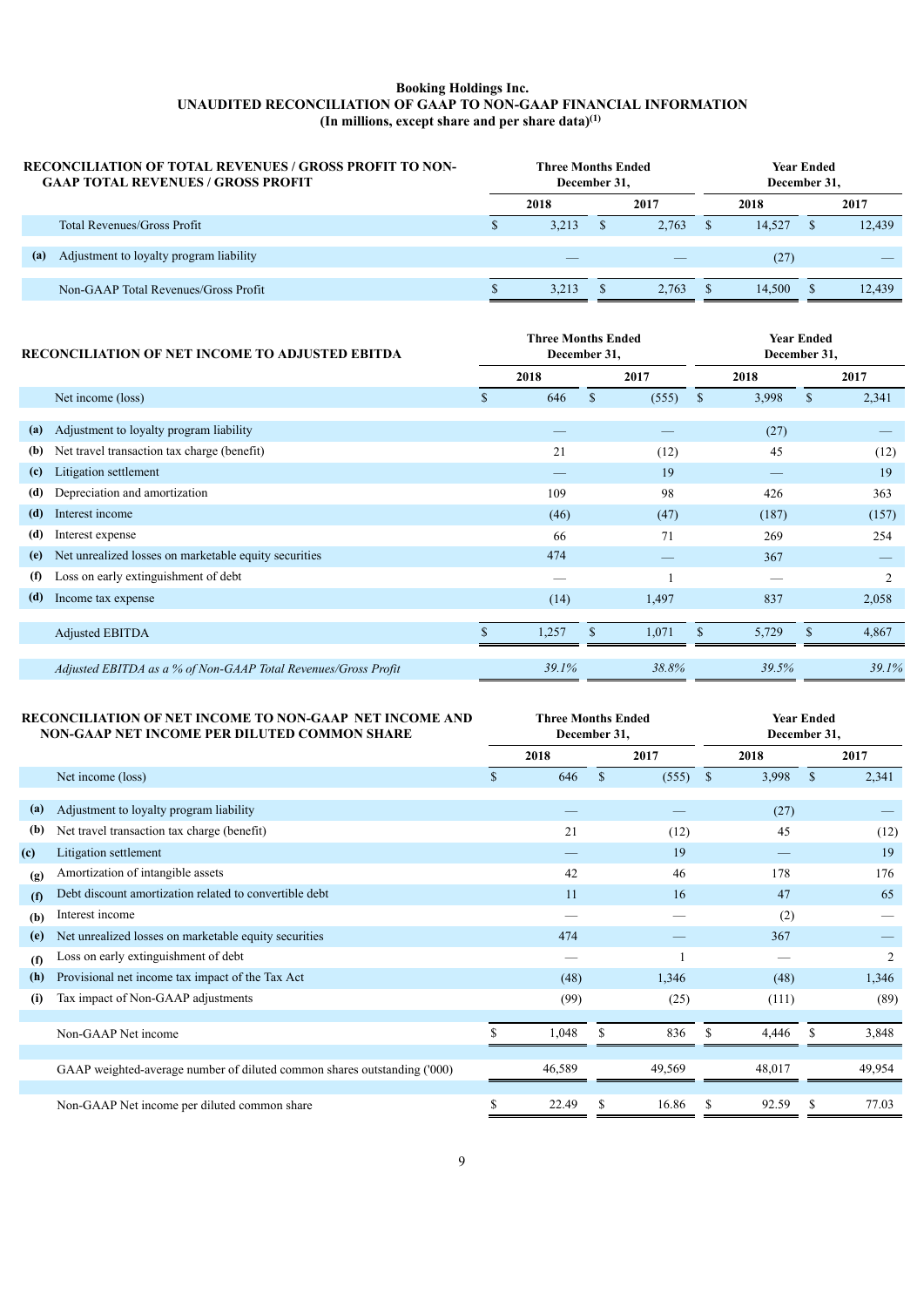| <b>RECONCILIATION OF CASH PROVIDED BY OPERATING ACTIVITIES</b><br><b>TO FREE CASH FLOW</b> |    | <b>Three Months Ended</b><br>December 31. |    | <b>Year Ended</b><br>December 31. |    |       |          |       |
|--------------------------------------------------------------------------------------------|----|-------------------------------------------|----|-----------------------------------|----|-------|----------|-------|
|                                                                                            |    | 2018                                      |    | 2017                              |    | 2018  | 2017     |       |
| Net cash provided by operating activities                                                  | D. | 1.084                                     | \$ | 1.174                             |    | 5,338 | S        | 4,662 |
|                                                                                            |    |                                           |    |                                   |    |       |          |       |
| (j)<br>Additions to property and equipment                                                 |    | (86)                                      |    | (64)                              |    | (442) |          | (288) |
|                                                                                            |    |                                           |    |                                   |    |       |          |       |
| Free cash flow                                                                             |    | 997                                       | \$ | 1.109                             | S. | 4.896 | <b>S</b> | 4.374 |
|                                                                                            |    |                                           |    |                                   |    |       |          |       |
| Free cash flow as a % of Non-GAAP Total Revenues/Gross Profit                              |    | $31.0\%$                                  |    | $40.2\%$                          |    | 33.8% |          | 35.2% |

#### *(1) Amounts may not total due to rounding*

#### **Notes:**

- **(a)** Favorable adjustment to OpenTable's loyalty program liability related to changes introduced in the 1st quarter of 2018 to the program.
- **(b)** Adjustments related to prior period travel transaction taxes (including estimated interest and penalties, where applicable) of approximately \$21 million for the three months ended December 31, 2018, and \$51 million for the twelve months ended December 31, 2018, which are recorded in General and administrative expenses. Reversals of \$6 million and \$12 million were recorded in the twelve months ended December 31, 2018 and 2017, respectively, related to favorable judgments in unrelated tax proceedings, which are recorded in General and administrative expenses. Additionally, Interest income of approximately \$2 million was recorded related to the favorable ruling for the twelve months ended December 31, 2018. These adjustments are excluded from Net income (loss) to calculate Non-GAAP Net income and Adjusted EBITDA.
- **(c)** Adjustment for patent litigation settlement expense which is recorded in General and administrative expenses and excluded from Net income (loss) to calculate Non-GAAP Net income and Adjusted EBITDA.
- **(d)** Amounts are excluded from Net income (loss) to calculate Adjusted EBITDA.
- **(e)** Net unrealized gains or losses on marketable equity securities are excluded from Net income to calculate Non-GAAP Net income and Adjusted EBITDA.
- **(f)** Non-cash interest expense related to the amortization of debt discount and loss on early extinguishment of debt are recorded in Interest expense and Foreign currency transactions and other, respectively. Non-cash interest expense is excluded from Net income (loss) to calculate Non-GAAP net income. Loss on early extinguishment of debt is excluded from Net income to calculate Non-GAAP Net income and Adjusted EBITDA.
- **(g)** Amortization of intangible assets is recorded in Depreciation and amortization expense and excluded from Net income (loss) to calculate Non-GAAP Net income.
- **(h)** The Company recorded income tax benefits to adjust its provisional income tax expense recorded in 2017 relating to the federal onetime deemed repatriation liability and to adjust the remeasurement of U.S. deferred tax assets and liabilities due to the reduction of the U.S. federal statutory tax rate as a result of the Tax Act. This adjustment is excluded from Net income (loss) to calculate Non-GAAP Net income.
- **(i)** Reflects the tax impact of Non-GAAP adjustments and is excluded from Net income (loss) to calculate Non-GAAP net income.
- **(j)** Additions to property and equipment are included in the calculation of Free cash flow.

*For a more detailed discussion of the adjustments described above, please see the section in our press release entitled "Non-GAAP Financial Measures" which provides a definition and information about the use of non-GAAP financial measures.*